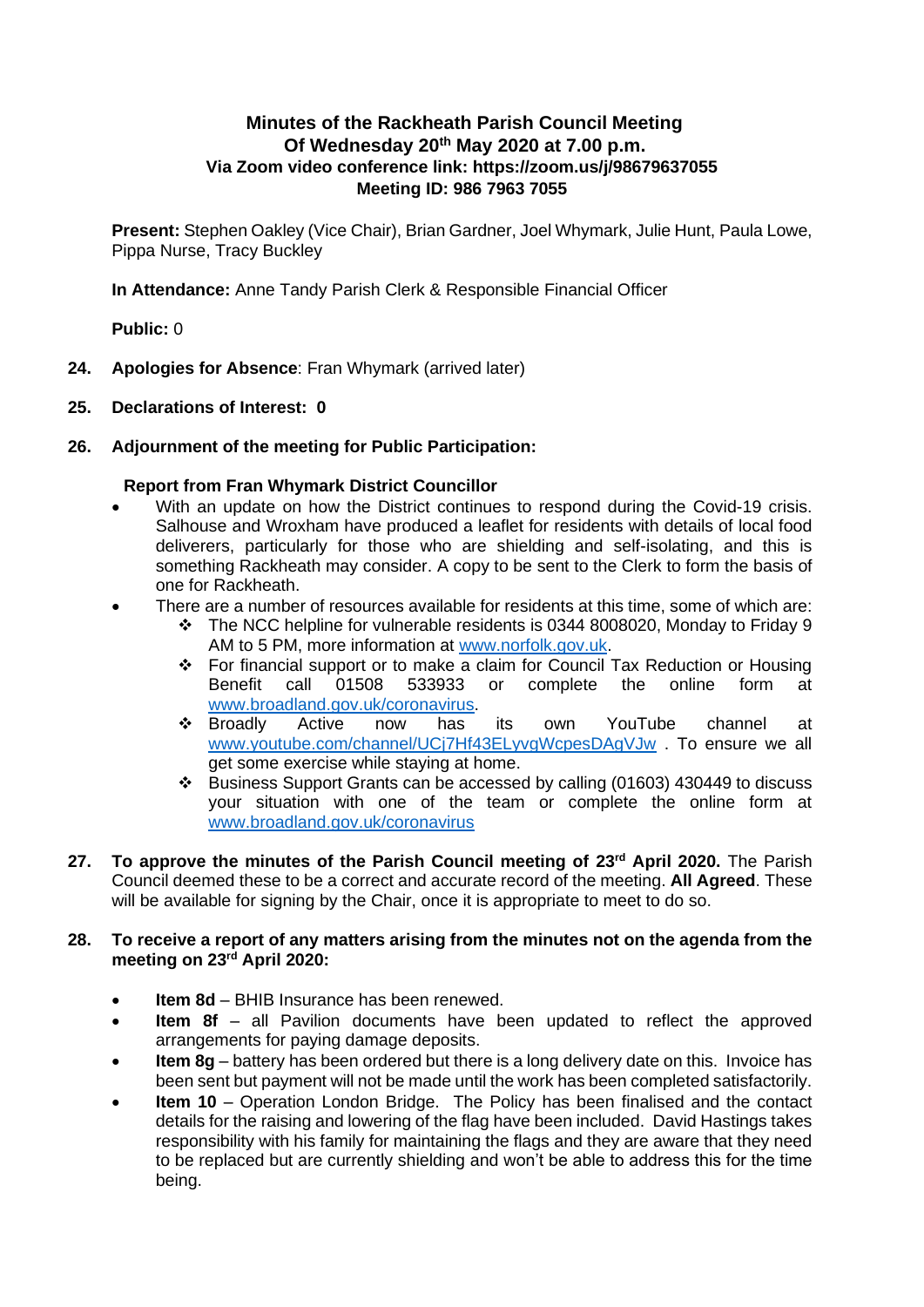#### **29. To receive the minutes of the Parks and Leisure Committee meeting of 12th May 2020 to include progress updates and recommendations concerning:**

- **a.** An increase in football fees of 5% for adult teams is proposed. **All agreed**. Wroxham have been asked to provide information about their use for next year so that a pricing plan can be worked out.
- **b.** Football contracts have been reviewed and now includes a section about car parking along with minor administrative amendments. **All Agreed**.
- **c.** Newman Road woods. More information needed about the costs and work involved longer term. Referred back to Parks and Leisure to carry out a skills audit on the volunteers and establish their longer term commitment. Further information needed about the cost of work involved. The volunteer group would be answerable to the Community Council and there would need to be a Council presence on the working party to oversee what work is being carried out. **All agreed**. Therefore, a decision to adopt the woods cannot be made at this time.

## **30. Accounts**

- **a.** To approve Payments for April and May 2020. **All Agreed**.
- **b.** To note the monthly bank reconciliation to 30<sup>th</sup> April. Not available as the Clerk is still working on this.
- **c.** To note CiL Statement and BDC Loan Repayments 2019-20. All noted and agreed the latest payment of £10,741.32 to be paid back against the loan.
- **d.** Agree a further years subscription to SLCC £173.00 and increase of £17.00 on last year. **All agreed**.
- *e. This item was taken out of sequence after agenda item 34.*
- **g.** Progress with Year End. The Clerk reported this appeared to be progressing well and the accounting records will be with the Internal Auditor on 22<sup>nd</sup> May.
- **h.** Approval of Asset Register 2019/20. There is no record of the Asset Register being reviewed in 2019/20 so the Internal Auditor will be presented with the previous years (2018/19). The Finance Working Group are to meet to review and present an Asset Register for 2020/21 to the Council for approval. **All agreed**.
- **i.** Discussion of payment for PWLB loan June instalment. The Clerk confirmed funds were available so payment can go ahead.
- **j.** CiLCA arrangements for funding and approval of payment for Introduction session. **All agreed** to go ahead with funding this. The Clerk to complete the bursary application and sign up for the Introduction session.
- **k.** Agree to renewal of Talk Talk contract for another 12 months. No change to cost and a comparison search revealed this to be the cheapest package available. **All agreed.**

## **31. Annual Policy Review**

- **a.** Standing Orders. Clerk to amend meeting dates but the rest remains the same. **All agreed**
- **b.** Financial Regulations. Changes suggested by Finance Working Group were approved. **All agreed.**
- **c.** Risk Assessment. No changes. **All Agreed**.

## **32. Booking Assistant**

Recruitment for temporary cover. As the Pavilion continues to be closed, it was suggested that this be postponed for review at the next meeting. **All agreed**.

### **33. Covid-19 measures.**

No changes in the current situation. Volunteers continue to assist local residents.